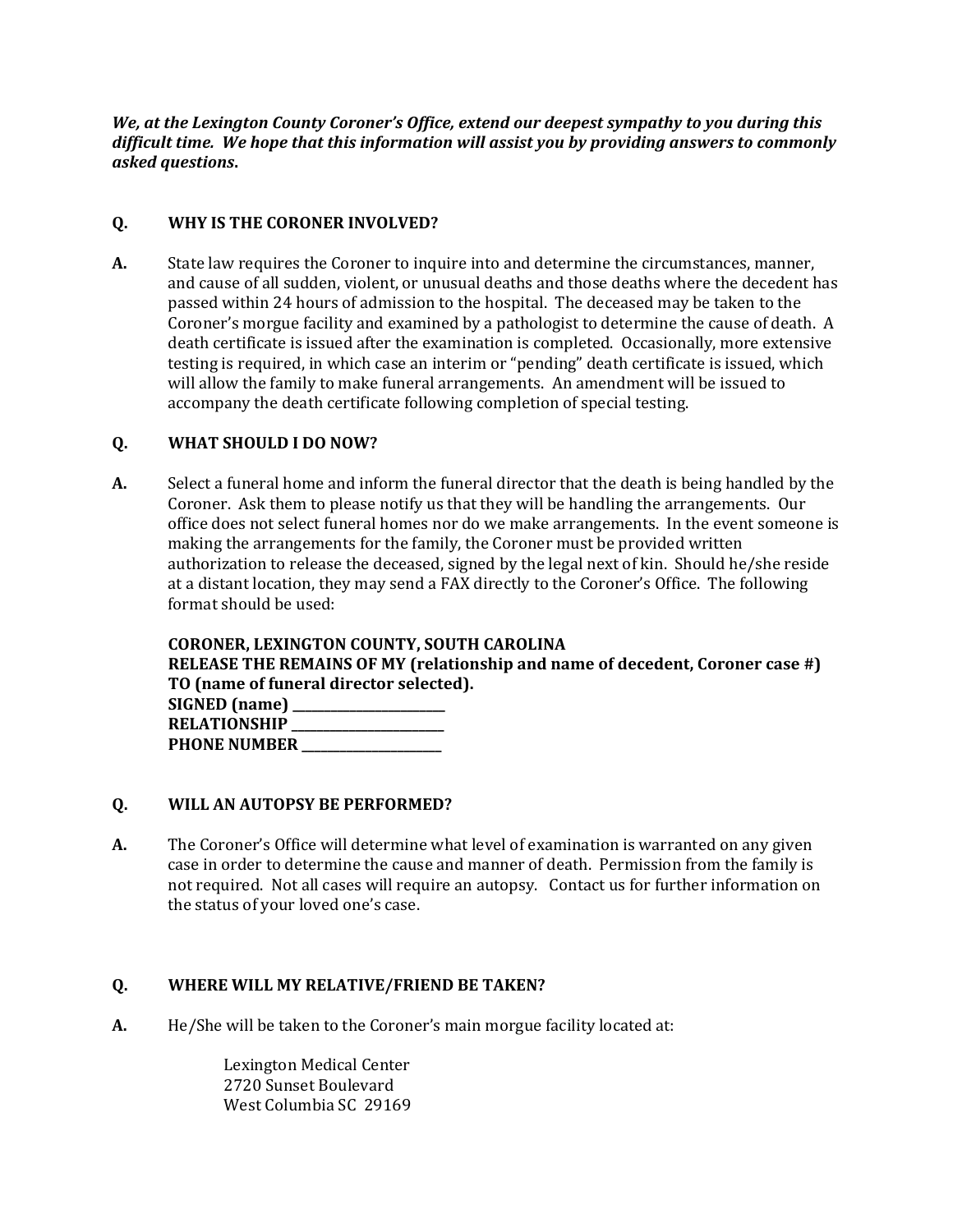### **Q. IS IT NECESSARY FOR ME TO COME TO THE CORONER'S OFFICE TO IDENTIFY THE BODY?**

**A.** No. In a majority of cases, visual identification is not required. Should it become necessary for you to come in or bring records or x-rays, you will be contacted.

### **Q. IS VIEWING ALLOWED?**

**A.** No. The Coroner's morgue facility is not designed to accommodate viewing. Arrangements can be made at the selected funeral home for viewing.

#### **Q. ARE TISSUES, ORGANS, BLOOD AND/OR BODY FLUIDS RETAINED AFTER THE AUTOPSY AND RELEASE OF THE BODY?**

**A.** If it is determined that an autopsy, external examination or toxicology analysis is required to determine or confirm the cause and manner of death pursuant to South Carolina Code of Laws Section 17-5-520, tissue(s), organ(s), body fluid(s) may be retained for analysis and/or evidentiary purposes pursuant to South Carolina Code of Laws Section 17‐5‐530.

### **Q. WILL AN AUTOPSY REPORT BE AVAILABLE TO ME?**

**A.** Yes. The decedent's next of kin may obtain a copy of the autopsy report and/or toxicology report by submitting a written request to the Coroner's Office, 117 Duffie Drive, Lexington, SC, 29072. Requests may also be faxed (803-785-8492) or emailed (coroner@lex-co.com). In many cases, extensive testing of organs, tissues, blood, etc. must be performed in order to determine the cause and/or manner of death. Although we strive to ensure that death certificates are obtained in a timely manner, these tests may take from ten to 16 weeks to be finalized, and a final death certificate cannot be issued until the final autopsy report is issued by the pathologist.

### **Q. HOW LONG WILL IT TAKE BEFORE MY RELATIVE/FRIEND IS RELEASED FROM YOUR OFFICE?**

**A.** Generally, it should not take more than two days. The legal next of kin or funeral director will coordinate the release.

## **Q. WILL I BE CHARGED FOR CORONER SERVICES?**

**A.** No. There are **no fees** to the family of the deceased for Coroner services.

### **Q. I NEED TO ENTER MY RELATIVE/FRIEND'S RESIDENCE, BUT IT IS SEALED. WHAT CAN I DO?**

**A.** In order to enter, you need to obtain permission from the agency listed on the seal. If it is a Coroner's seal, call (803) 359‐8439.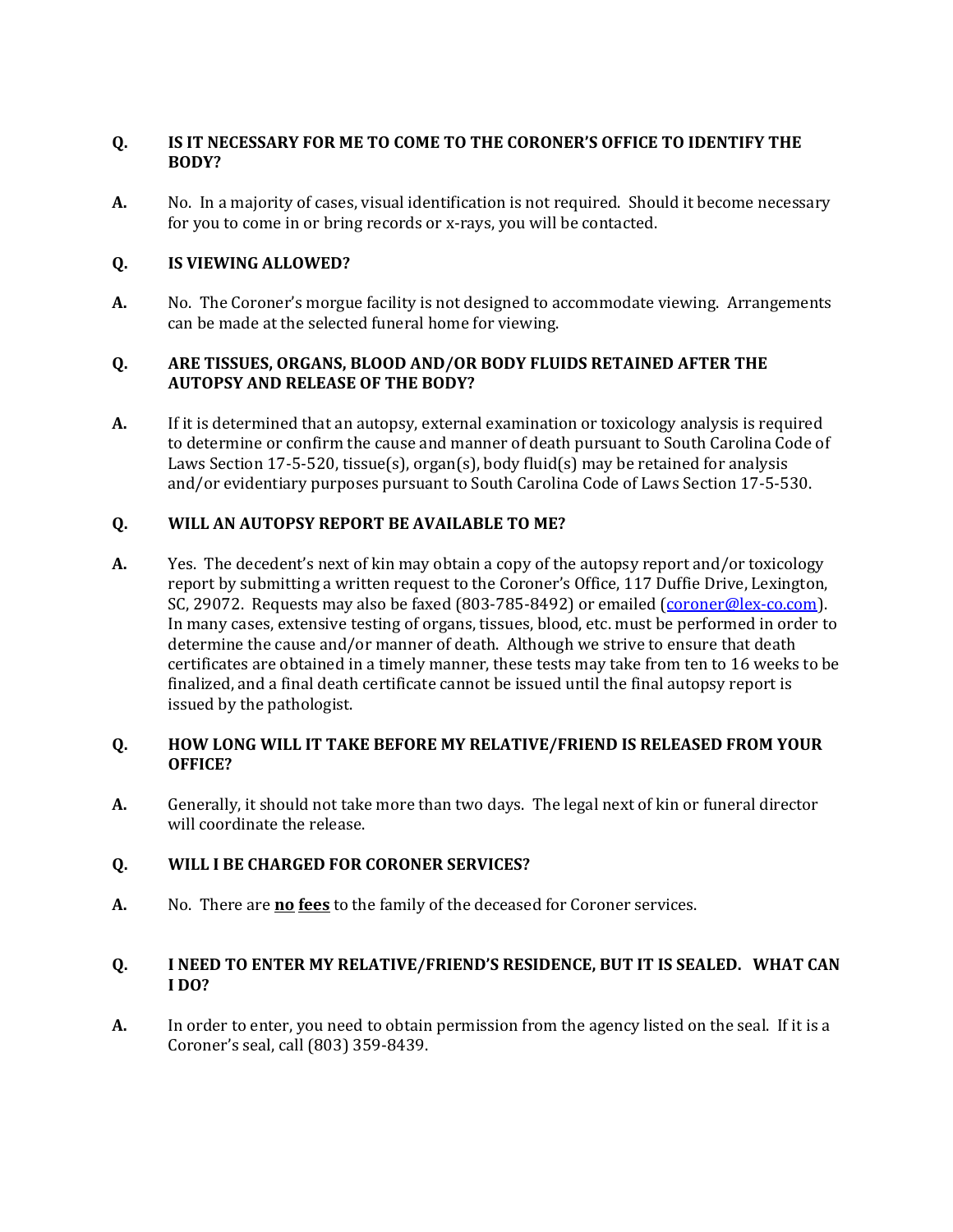### **Q. HOW AND WHEN CAN PERSONAL POSSESSIONS BE CLAIMED?**

**A.** Any personal possessions in the custody of the Coroner's Office may be claimed by the legal next of kin. Governmental documents (driver's license, passport, military identification card) will not be released to the next of kin. These documents will be returned to the issuing agency for disposition. To avoid any inconvenience to you, call the Coroner's Office at (803) 359‐8439 before coming into the office. The Coroner's Office will advise you if any documents will be needed and of any other requirements. The Personal Property Section is open from 8:30 AM until 4:30 PM Monday through Friday and is closed weekends and holidays. Sometimes, personal possessions are taken into custody by other law enforcement agencies. You will need to contact those agencies to recover personal possessions in their custody. Clothing is not usually considered property. Unless there is a need to hold clothing as evidence, it is released to the mortuary recovering the deceased. Clothing that presents a health and/or safety hazard may be disposed of for the safety of all persons involved.

## **Q. IF THERE ARE NO FUNDS FOR BURIAL, WHAT CAN I DO?**

**A.** If the deceased or the legal next of kin do not have sufficient funds for burial, the alternative may be County disposition. In these circumstances, proof of indigence is required. The legal next of kin should contact the Coroner's Office at (803) 359‐8439 for additional information. If County disposition is authorized, there may be a substantial delay in receiving a death certificate and, as a consequence, certain benefits.

### **Q. MY RELATIVE/FRIEND WAS IN THE MILITARY. WHO CAN I CONTACT FOR INFORMATION?**

**A.** Persons who have served in the Armed Forces, were honorably discharged, and meet other service requirements may be entitled to a Veteran's burial. For information, contact the Lexington County Veteran's Affairs Office at (803) 785‐8400 or (803) 332‐8400. For more information on Veterans or Social Security benefits, contact your funeral director.

## **Q. WHERE CAN I OBTAIN A DEATH CERTIFICATE?**

- **A.** Death certificates are filed with the SC Department of Health and Environmental Control (SC DHEC) Vital Records by the funeral home. Should you require certified copies, they can be ordered through the funeral home or purchased from:
	- 1) SC DHEC Vital Records County Office 1070‐B South Lake Drive Lexington SC 29072 Phone: (803) 785‐6550
	- 2) SC DHEC Vital Records State Office 2600 Bull Street Columbia SC 29201‐1797 Phone: (803) 898‐3630